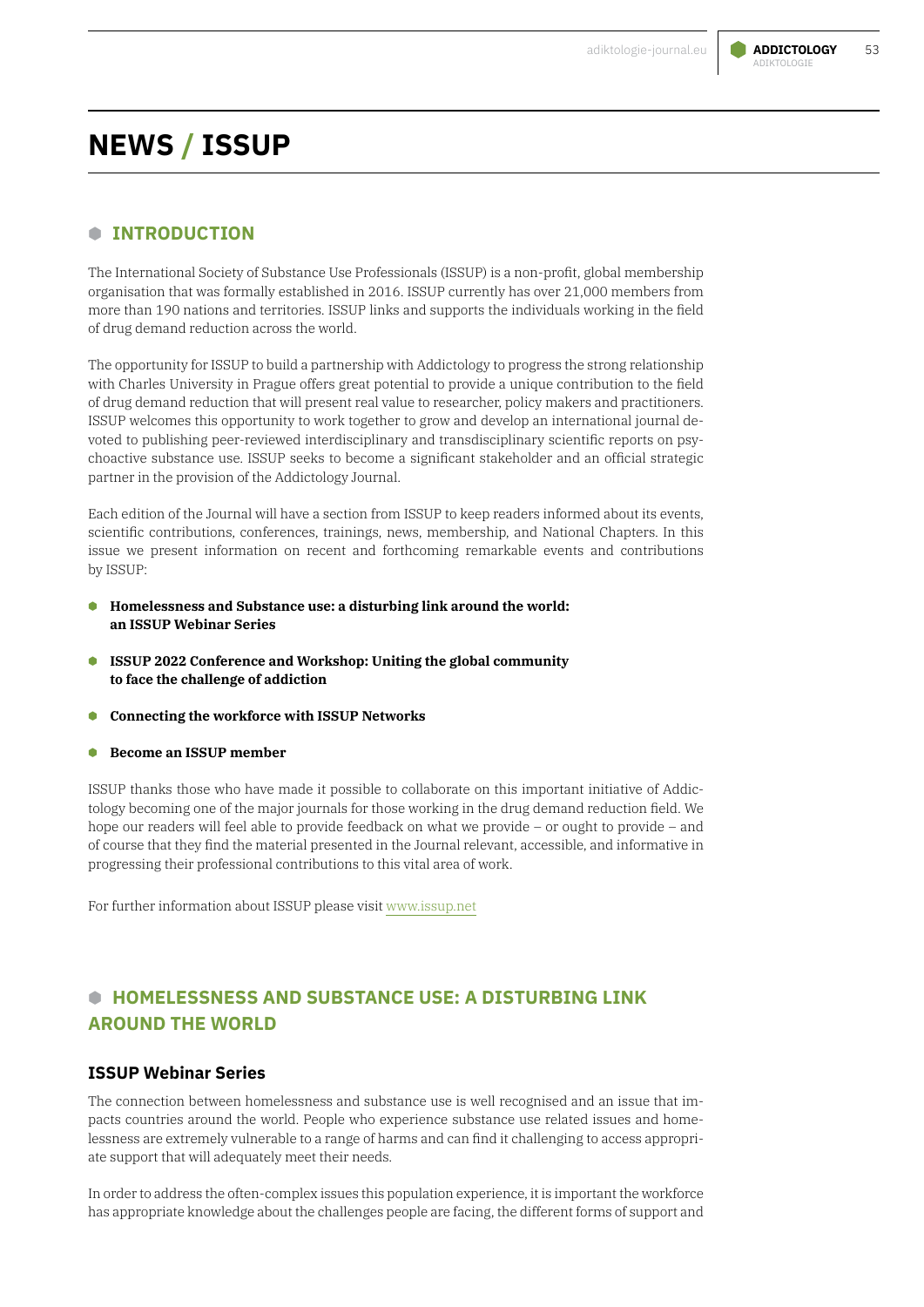targeted interventions that are available, and means of developing supportive and compassionate organisational systems, which are sensitive to the challenging nature of this kind of work. ISSUP is currently hosting a series of webinars focusing on the topic of substance use and homelessness. The aim of the three-part series is to explore the latest perspectives from research and practice on this issue.

The first webinar in the series was delivered at the end of January by Lili Lemieux-Cumberlege from Edinburgh University. The presentation, entitled 'Activated Threat Systems: The Intersection of Homelessness, Trauma, and Substance Use' explored trauma, homelessness, and substance use through a personal, interpersonal, and systemic lens. Lili shared the latest research on the often-overlapping nature of substance use, trauma and homelessness and the challenges this can present for practitioners working in the field. She then shared her latest research, which focuses on the notion of secondary traumatic stress and burnout, which is frequently present among workers. Using ideas from within compassion focused theory and practice, Lili describes ways in which organisations and wider systems can become "trauma-organised" in order to protect staff and service users. You can view a recording of the webinar through the [ISSUP website](https://www.issup.net/knowledge-share/resources/2022-01/activated-threat-systems-intersection-homelessness-trauma-and) and read the related reading list [here](https://www.issup.net/knowledge-share/resources/2022-01/intersection-homelessness-trauma-and-substance-use-additional).

The second webinar in the series was presented by Dr Hannah Carver from the University of Stirling. It explored the barriers to support people experiencing problem substance use and homelessness. These barriers, that people experience when trying to access support, were described such as the lack of appropriate services, the service environment, the length of treatment, and COVID-19 pandemic consequences as well as healthcare costs and other barriers.

Drawing on evidence gathered from a range of primary research and systematic reviews, Hannah discussed the interventions to address these barriers. She highlighted diverse evidence-based interventions to address these barriers, such as services and interventions to meet people's need, integrated care, peer support and COVID-19 related service changes.

At the end of the webinar, key recommendations for policy, practice and research were shared and presented to the audience.

You can read the related reading list [here](https://www.issup.net/knowledge-share/resources/2022-02/barriers-support-people-experiencing-problem-substance-use-and) and view a recording of the webinar [on ISSUP website.](https://www.issup.net/knowledge-share/resources/2022-01/barriers-support-people-experiencing-problem-substance-use-and) 

The final webinar will focus in on the situation in India and will highlight the latest research from the country on substance use, homelessness, and the implications of the COVID-19 pandemic. It will provide a broad overview of the past and current situation in India and will explore the challenges that people are facing and the unique support systems that are in place to support this group of people.

The webinar will be presented by Dr. Alok Agrawal, an assistant professor at "All India Institute of Medical Sciences" in New Delhi. An overview of the past and the current situation in India and homelessness vulnerabilities will be discussed. Alok will share different types of support and services that people in India have access to, as well as the epidemiology of substance use among homeless populations. He will also communicate the challenges in providing treatment for substance use disorders to homeless substance users as well as the Impact of the COVID-19 pandemic.

You can find out more, register for the webinars [here](https://www.issup.net/training/issup-webinars).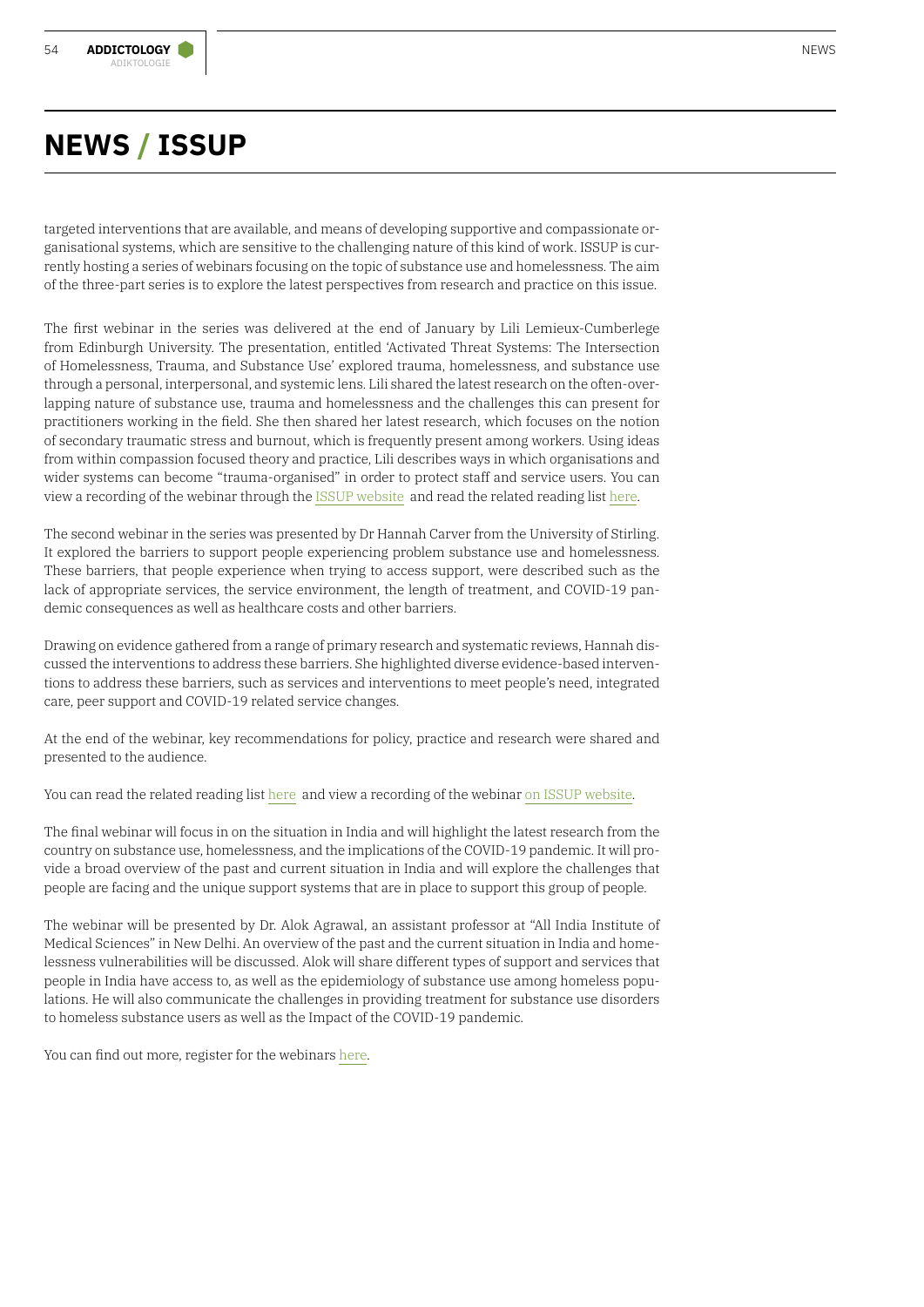

# **B ISSUP 2022 CONFERENCE AND WORKSHOP: UNITING THE GLOBAL COMMUNITY TO FACE THE CHALLENGE OF ADDICTION**

ISSUP, ICUDDR, INL and NRC are partnering to provide this opportunity for our international network to come together online and in-person for networking, training, and discussion from the 11th to 16th of May 2022 in Abu Dhabi, UAE.

### **Connecting peers and learning from the best in drug demand reduction**

The 2022 Annual Conference will deliver the latest learning from the fields of substance use prevention, treatment, and recovery support under the theme of *Uniting the global community to face the challenge of addiction.* Keynote speakers and sub-plenaries will share new research findings on topics of relevance and pertinence to current and future challenges faced by the global drug demand reduction workforce.

### **Hosting on-site and virtual attendees at the same time**

The conference will follow an in-person and online format with the main event taking place at the ADNEC in Abu Dhabi, UAE. Our aim is to widen participation to include those who might not be able to attend. View the event programme [here](https://www.issup.net/about-issup/issup-workshops/abu-dhabi-2022/programme) .

To make the event more inclusive and to allow international speakers and delegates to contribute to the conference remotely, a week-long stream of online sessions will provide virtual presentations and updates on substance use situations and initiatives from around the world.

## **Training and professional development**

In common with previous ISSUP workshops, there will be a programme of trainings, including the exam for International Certified Addiction Professional (ICAP).

## **Celebrating excellence**

ISSUP is proud to celebrate and honour the work of individuals, organisations, projects, and initiatives in the drug demand reduction field. A special ISSUP Awards event will highlight the exceptional contributions to the field made by ISSUP members.

## **Register**

Visit the [event page](https://www.issup.net/about-issup/workshops/abu-dhabi-2022/registration) for more information and details of how to register as an in-person attendee.



Abu Dhabi online | in person 12 - 16 May **UNITING** the **GLOBAL COMMUNITY** TO FACE THE CHALLENGE OF ADDICTION conference | trainings | workshops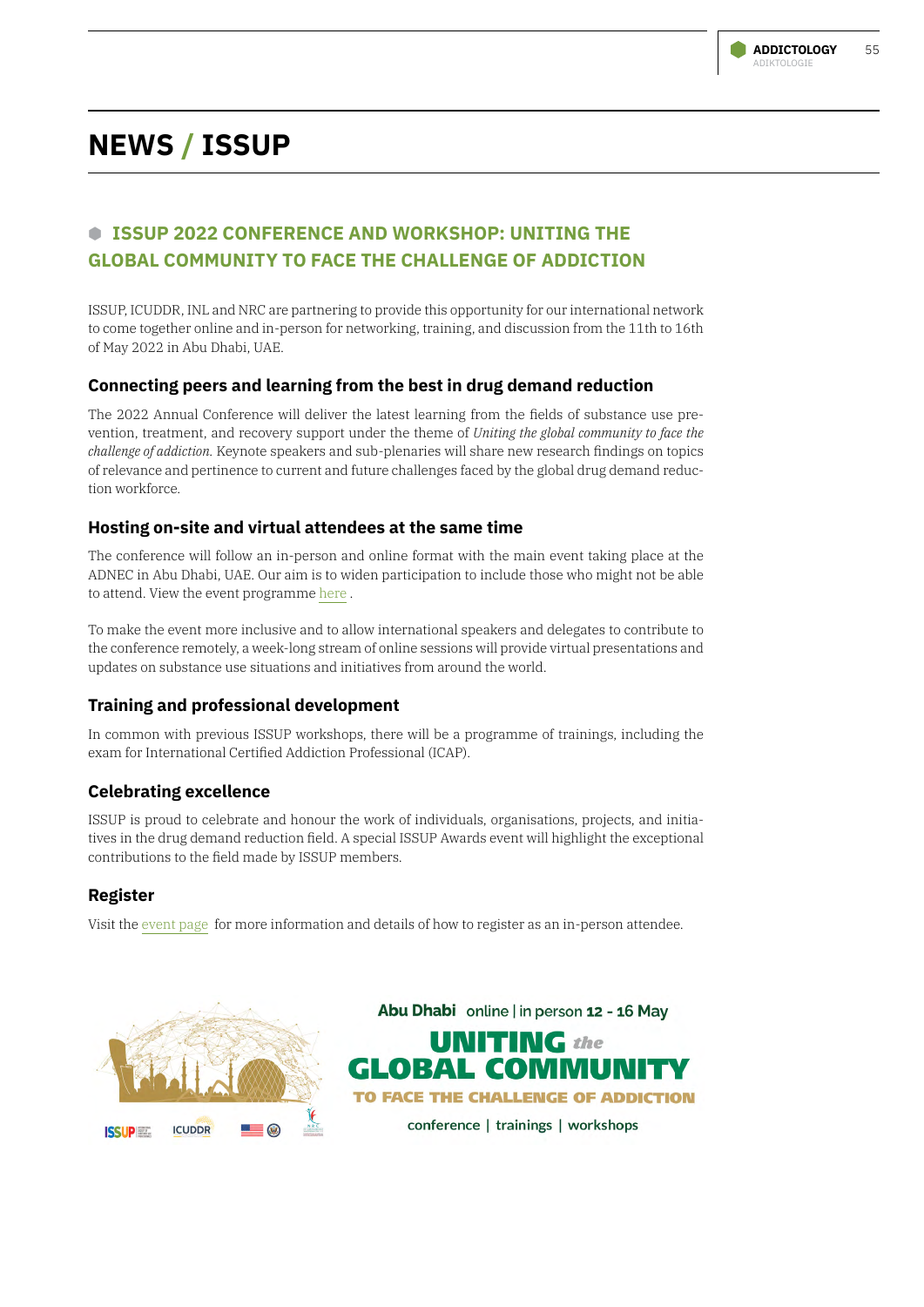# **B CONNECTING THE WORKFORCE WITH ISSUP NETWORKS**

ISSUP members benefit from joining a global community that provides guidance, training, resources, and opportunities to collaborate. As such, interactions between members can develop in various forms.

One of ISSUP's main aims is to facilitate collaboration and communication between members in the digital space. Digital technologies have a central role to play here by transforming how substance use professionals connect, communicate, and collaborate.

To enable collaboration in the digital space, ISSUP's website acts as a focal point to connect the global substance use workforce. As an integral part of the ISSUP website, our [Networks](https://www.issup.net/networks) facilitate communication and the sharing of knowledge between ISSUP members in a virtual setting.

### **How they work**

Networks are online defined groups designed to allow professionals with a common interest to share information and interact with one another. Members can share links, upload files, comment, like and start discussions within each network. ISSUP has three main categories of network:

- **Organised private groups**. These are invitation-only and provide a collaboration space for identified groups of individuals.
- **B Self-organising interest groups**. These are publicly browsable and provide a space for ISSUP members to share and discuss aspects of their work in prevention, treatment, and recovery support. Anyone can create or join one of these networks.
- **Cofficial networks for geographic regions**. These serve to provide spaces for discussion of region-specific issues and developments at the country-level. ISSUP also provides dedicated networks for its National Chapters.

ISSUP members can join existing networks or create new networks covering a topic of their choice. If you create a network, you automatically become the moderator for that group.

You can also choose to receive a weekly email update of the events, resources, research, and discussions that have been added to the networks you have joined.

## **Getting started**

Learn more about the Networks section of the ISSUP website by reading our user guide [here](https://www.issup.net/about-issup/issup-website-guides/guide-using-networks) .

**Figure 1** | The Prevention Practice Network is an example of a self-organising interest group

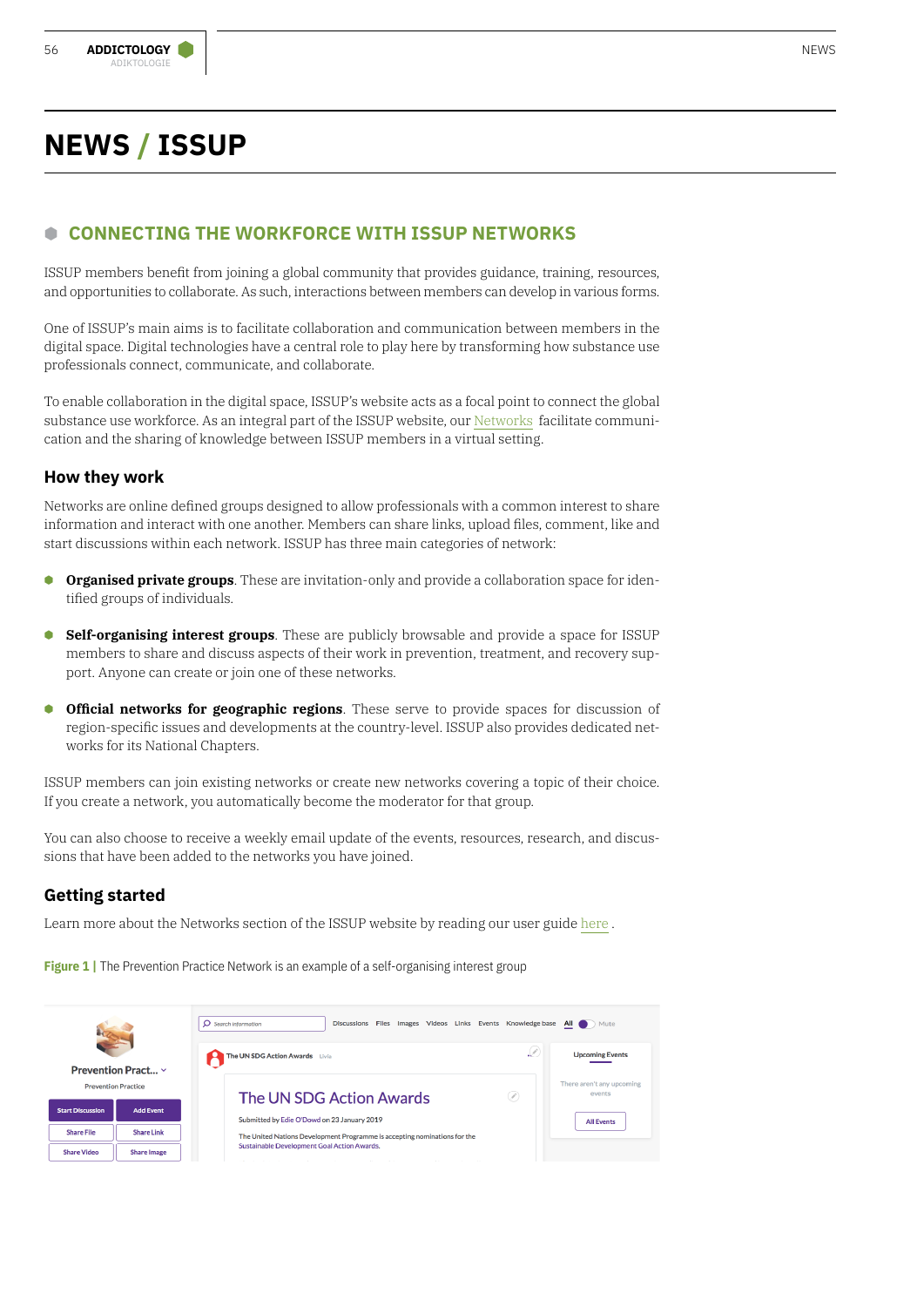# **B BECOME AN ISSUP MEMBER**

ISSUP provides access to a wide range of benefits that can help develop your knowledge and career. Membership is free and we have a range of grades that suit everyone from experienced prevention, treatment, and recovery support professionals and researchers to students, volunteers, or anyone with an active interest in this field.

# **Benefits of joining**

Join an international network of substance use prevention, treatment and recovery professionals undertaking and promoting high-quality, evidence based, and ethical practice. We are always refining features and adding to the benefits available to our members. ISSUP membership enables you to:

- **C** Take courses (face-to-face and online) developed by our partners and gain qualifications through the ISSUP Professional Development Hub.
- **B** Create your own member profile and share your work, projects, and events via our website.
- $\bullet$  Join regional and topic focused discussion groups.
- **•** Receive our twice monthly Newsletter and event notifications.
- **C** Find national and international networking opportunities.
- **B** Attend annual ISSUP workshops with benefits for members.
- **Contact other members using the ISSUP Member Directory.**
- **B** Sign up to a code of ethics.
- **B** Get information and resources for students and early career professionals.

## **Individual Membership Categories**

We offer a choice of four categories of membership:

#### **Drug Demand Reduction Professional Membership**

for those who have specific qualifications, expertise and experience directly linked to the drug demand reduction field.

#### **Professional Membership**

for those that are undertaking a role that contributes to the drug demand reduction field, even if not necessarily a specialist.

#### **Regular Membership**

for interested, non-professional applicants (can include volunteers, family members or non-accredited community members).

#### **Student Membership**

for those attending an educational institution or attending training (in any field) containing a drug demand reduction component.

## **Apply Online**

For more information and to submit an online application please see our [membership guide.](https://www.issup.net/about-issup/membership)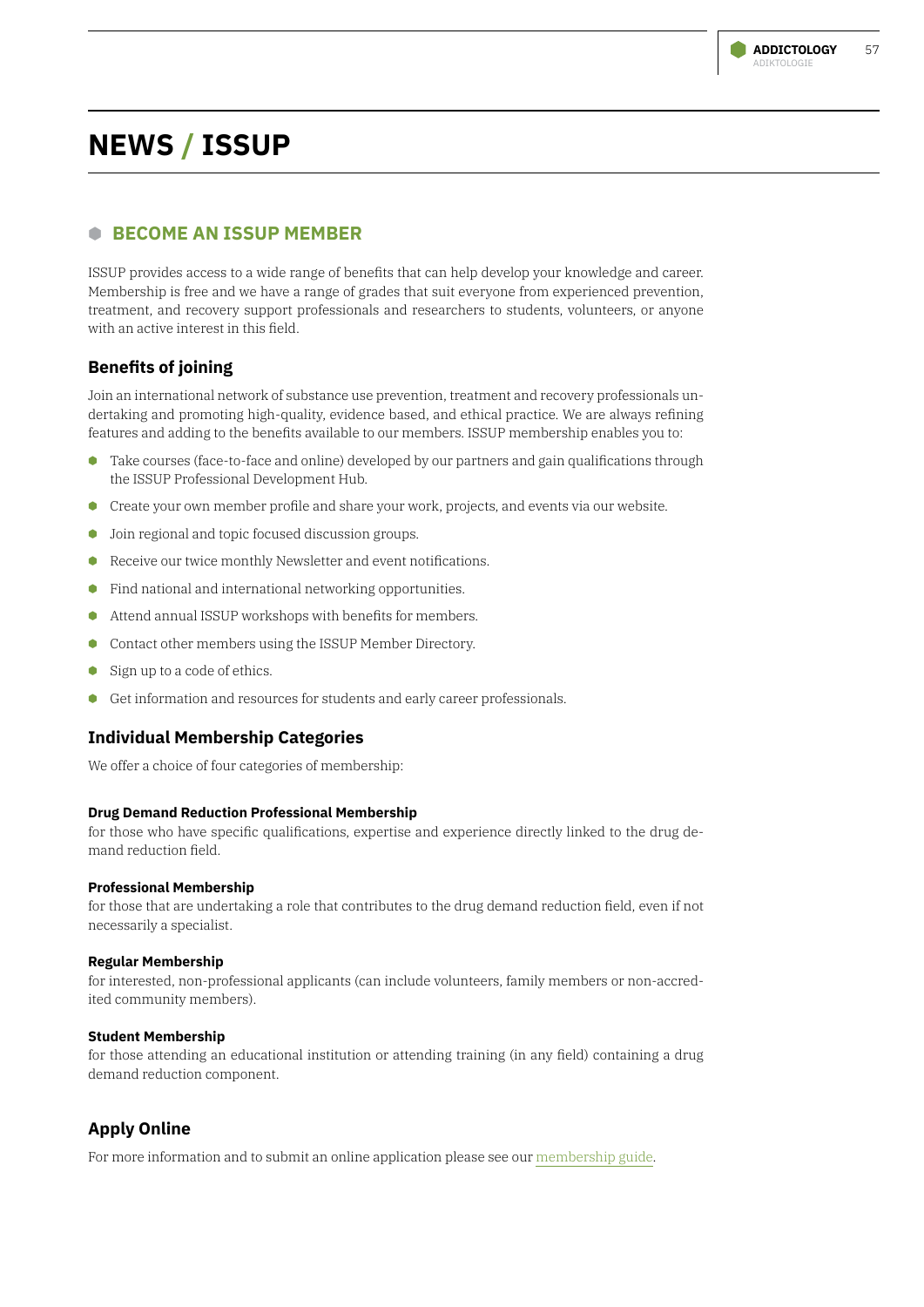# **NEWS**

# **B THE IMMORTAL IRISHMAN: TOM MCGOVERN**

The world of addiction studies has been diminished in incalculable ways by the passing of Tom McGovern, a man of unbounded empathy, energy and erudition. Although he was well known as a Professor of Psychiatry at Texas Tech University, the Founding Director of the Center for Ethics, Humanities and Spirituality and Editor of the *Alcoholism Treatment Quarterly*, the highlights of his professional career do not come close to telling the story of his life and the influence he had on others.

# **Early life and education**

Tom was born in Cashel County, Tipperary, Ireland. The second-born of ten children, he considered himself to be fortunate to have received even a secondary education. He spent six years in a Catholic seminary, where he benefited enormously from a classical education that was taught mostly in Latin. After being ordained, he was sent to Texas to minister to Irish immigrants. As a parish priest, he continued his education at Texas Tech University, eventually receiving his Ed.D. in counselling psychology.

# **Road to recovery**

According to an interview with Bill White in 2014, Tom's father had a significant alcohol problem, which persuaded him initially to abstain: "I was 23 before I ever had alcohol and I remember first drinking sherry at a little reception in honor of my ordination. I still recall that wonderful first euphoria of my first drink." Nevertheless, after he moved to Texas, he began to drink and by age 40 his heavy drinking led to an existential crisis that forced him in 1975 to seek treatment for alcohol dependence. A few years later, he resigned from the active priesthood. As he described it: "My parish communities were always supportive of me when I struggled with my disease, and they rejoiced at my recovery. And in that transition period, I met Toni, and we married a year after I had resigned" (quoted from White, 2014).

# **Contributions to addiction science**

Tom's unique combination of personal experiences, formal education and professional transitions, plus the force of his engaging personality, allowed him to become an influential contributor to the emerging field of alcoholism treatment. He was involved in the early stages of alcoholism counseling as a profession, moving from local work with organizations like Alcoholics Anonymous to involvement at a national level with the national Association for Addiction Professionals (NADAAC). In the emerging movement to professionalize addiction counseling, he was one of the first "bridge professionals" who were also in recovery, which earned him a seat on an important Institute of Medicine Committee (1990) that produced in the seminal work, *Broadening the Base of Treatment for Alcohol Problems*. As Editor of the *Alcoholism Treatment Quarterly*, he made the journal a forum for ideas and research at the interface of science, clinical practice, spirituality and recovery. His skills as a bioethicist and an editor made him an influential member of the International Society of Addiction Editors, where he was a champion of journal policies dealing with conflict of interest and ethical decision-making, not only for scientists but also for editors (McGovern et al., 2017).

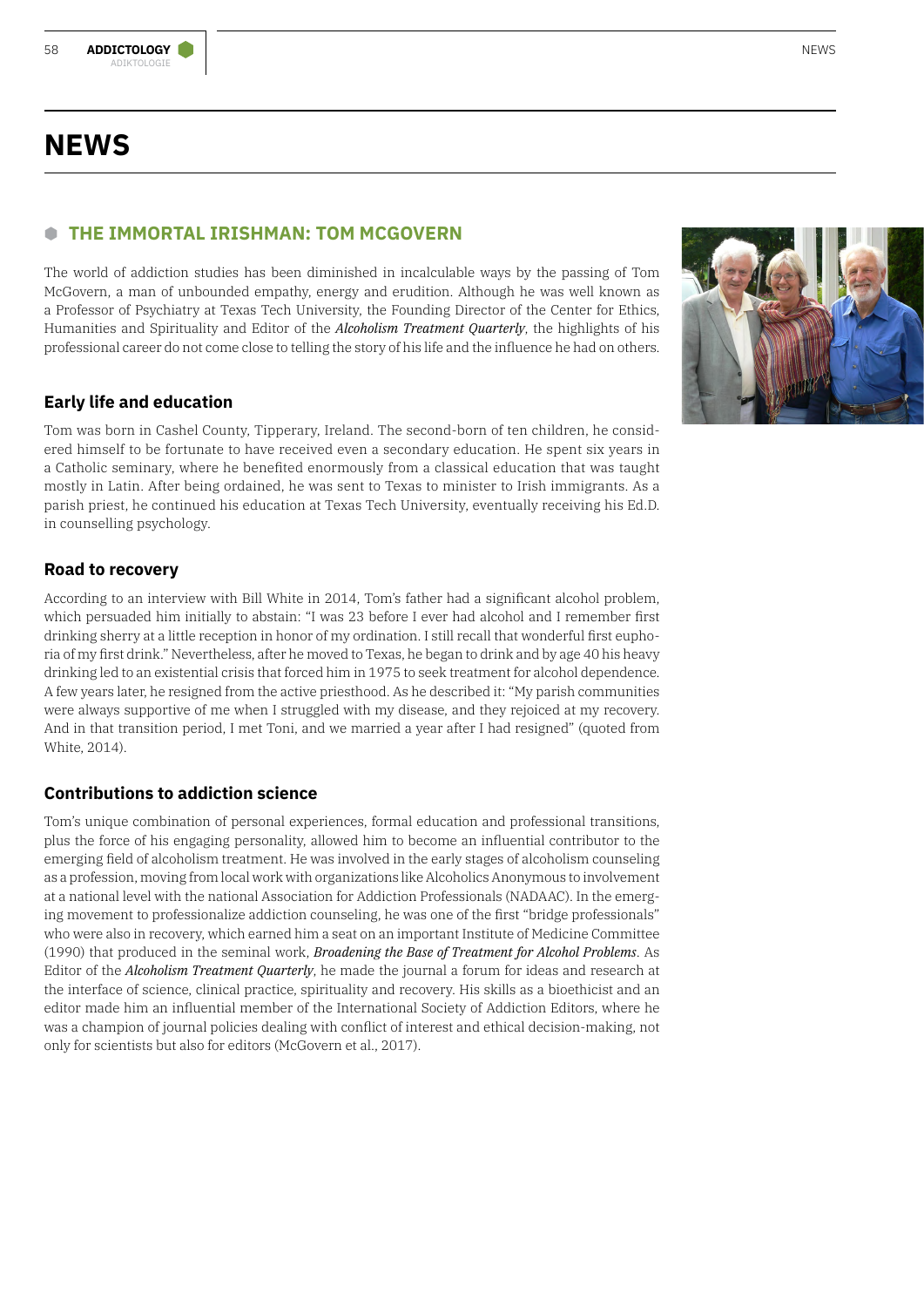

# **NEWS**

### **Impact**

For more than 40 years Tom McGovern served as a voice of compassion and concern for the most vulnerable people affected by addiction. From his experiences as a priest, alcoholism counsellor and person in recovery, one can find the roots of his appreciation for cultural diversity, and his understanding of systemic racism and social stigma. As a medical educator, he impacted the attitudes and skills of successive generations of physicians and physician scientists who came under his tutelage.

Although he had a profound influence on the professionalization of addiction counseling and the larger area of addiction treatment, he once lamented that: "Our professionalization has brought us the science and all kinds of new knowledge, but perhaps as a field, we have lost something of that ability to connect, to share stories, to offer living proof of long-term recovery and to show what a life in recovery can look like" (White, 2014, p. 4).

### **Conclusion**

Not only did he have the "gift of gab," Tom epitomized the eloquence and compassion of the Irish he so proudly represented.

For more than a decade, he closed the Texas Tech School of Medicine commencement ceremony with the following Irish prayer:

*May the road rise up to meet you. May the wind always be at your back. May the sun shine warm on your face, the rain fall soft upon your fields, and until we meet again may God hold you in the palm of his hand.*

In his own inimitable way, Tom once said that "the good we do lives on in the people whose lives we've touched." On behalf of the many people whose lives he touched, we can rest assured that God continues to hold him in the palm of her hand.

### **References**

Institute of Medicine. (1990). *Broadening the base of treatment for alcohol problems.* National Academies Press. <https://doi.org/10.17226/1341>

McGovern, T., Babor, T. F., & Stenius, K. (2017). The road to paradise: Moral reasoning in addiction publishing. In T. F. Babor, K., Stenius, R. Pates, M. Miovský, J. O'Reilly, & P. Candon (Eds), *Publishing addiction science: A guide for the perplexed* (3rd ed., pp. 299–322). Ubiquity Press.

White, W. L. (2014). *A life of humble service: An interview with Dr. Tom McGovern.* www.williamwhitepapers.com.

**Thomas F. Babor |** University of Connecticut, School of Medicine, Department of Public Health Sciences, Farmington, CT, USA

**E-mail |** babor@uchc.edu